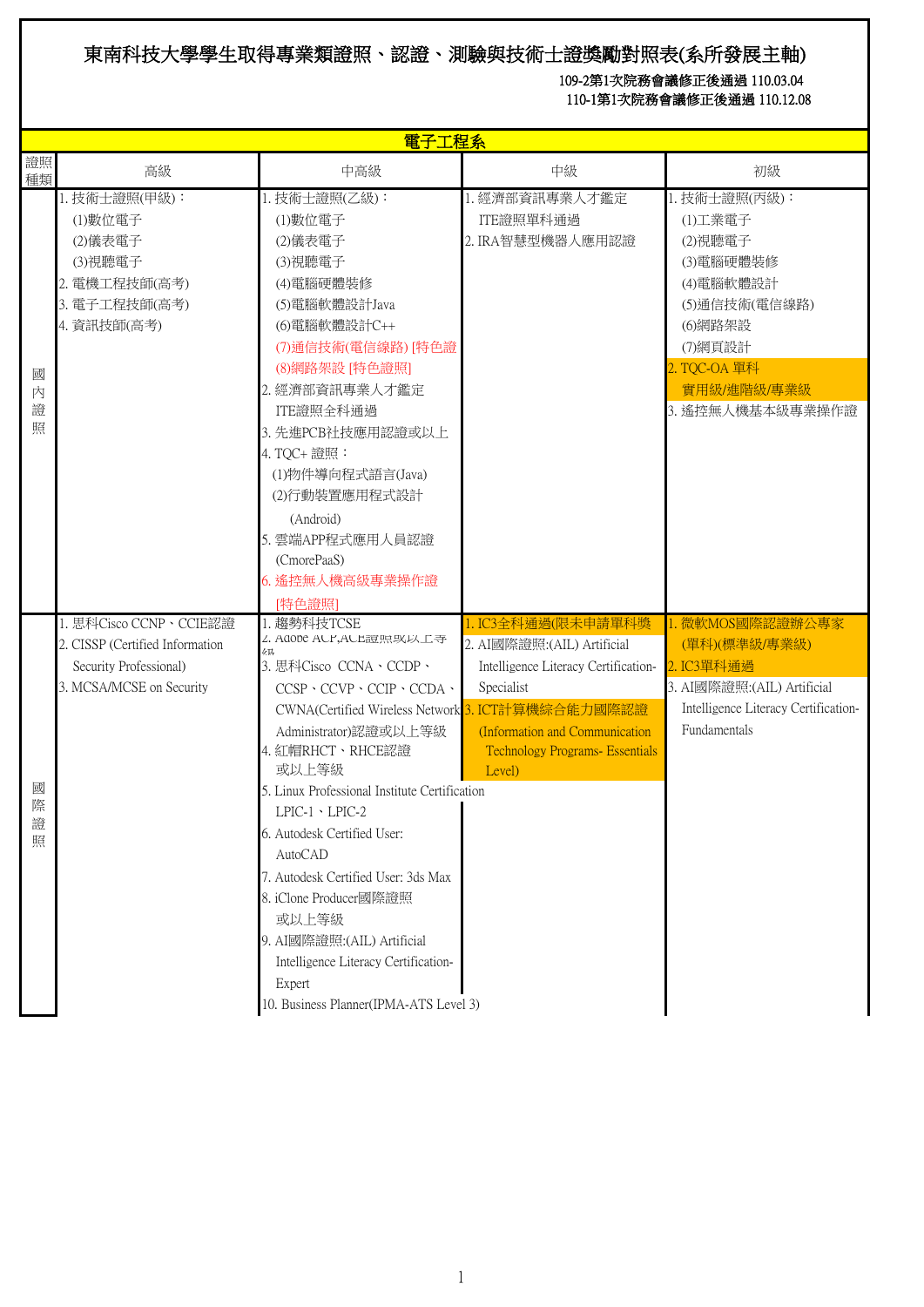|                  | 電機工程系(所)                 |                                                                                                                                                                                                                                                                                                                    |                                                                                   |                                                                                                                                                                                                  |  |
|------------------|--------------------------|--------------------------------------------------------------------------------------------------------------------------------------------------------------------------------------------------------------------------------------------------------------------------------------------------------------------|-----------------------------------------------------------------------------------|--------------------------------------------------------------------------------------------------------------------------------------------------------------------------------------------------|--|
|                  |                          |                                                                                                                                                                                                                                                                                                                    | 110-1第2次系務會議修正後通過 110.12.01                                                       |                                                                                                                                                                                                  |  |
| 證照<br>種類         | 高級                       | 中高級                                                                                                                                                                                                                                                                                                                | 中級                                                                                | 初級                                                                                                                                                                                               |  |
| 國<br>内<br>證<br>照 | 1. 技術士證照(甲級):<br>(1)電力電子 | 1. 技術士證照(乙級):<br>(1)室内配線[特色證照]<br>(2)電力電子[特色證照]<br>(3)工業配線[特色證照]<br>(4) 冷凍空調<br>(5)數位電子<br>(6)機電整合<br>(7)儀表電子<br>2. 甲種電匠 (與室內配線乙級同)<br>3. 台灣嵌入式暨單晶片系統發展<br>協會「單晶片認證乙級」<br>4. 百湾袅煊工怪哭目動化性坟肠<br>命<br>「自動化工程師」Level 3<br>5. 先進PCB設計應用認證<br>或以上等級<br>6. ICOAR國際智慧型機器人能力<br>認證之Level 3                                  | 1. 台灣製造工程與自動化科技協<br>「自動化工程師」Level 2<br>2. ICOAR國際智慧型機器人能力<br>認證之Level 2           | 1. 技術士證照(丙級):<br>(1)工業配線<br>(2)工業電子<br>(3)室内配線<br>(4) 冷凍空調<br>(5)機電整合<br>(6)用電設備檢驗<br>2. 台灣嵌入式暨單晶片系統發展<br>協會「單晶片認證丙級」<br>3. 台灣製造工程與自動化科技協<br>「自動化工程師」Level 1<br>4. ICOAR國際智慧型機器人能力<br>認證之Level 1 |  |
| 國<br>際<br>證<br>照 |                          | 1. Microsoft MTA國際認證<br>或以上等級<br>2. IC3全科通過(限未申請單科獎<br>3. Autodesk Certified User:<br>AutoCAD<br>4. Parallax Certified<br>5. ICT計算機綜合能力國際認證<br>(Information and Communication<br><b>Technology Programs- Essentials</b><br>Level)<br>6. AI國際證照: (AIL) Artificial<br>Intelligence Literacy Certification-<br>Expert | 1. AI國際證照: (AIL) Artificial<br>Intelligence Literacy Certification-<br>Specialist | . 微軟MOS國際認證辦公專家<br>(單科)(標準級/專業級)<br>2. IC3單科通過<br>3. AI國際證照: (AIL) Artificial<br>Intelligence Literacy Certification-<br>Fundamentals                                                            |  |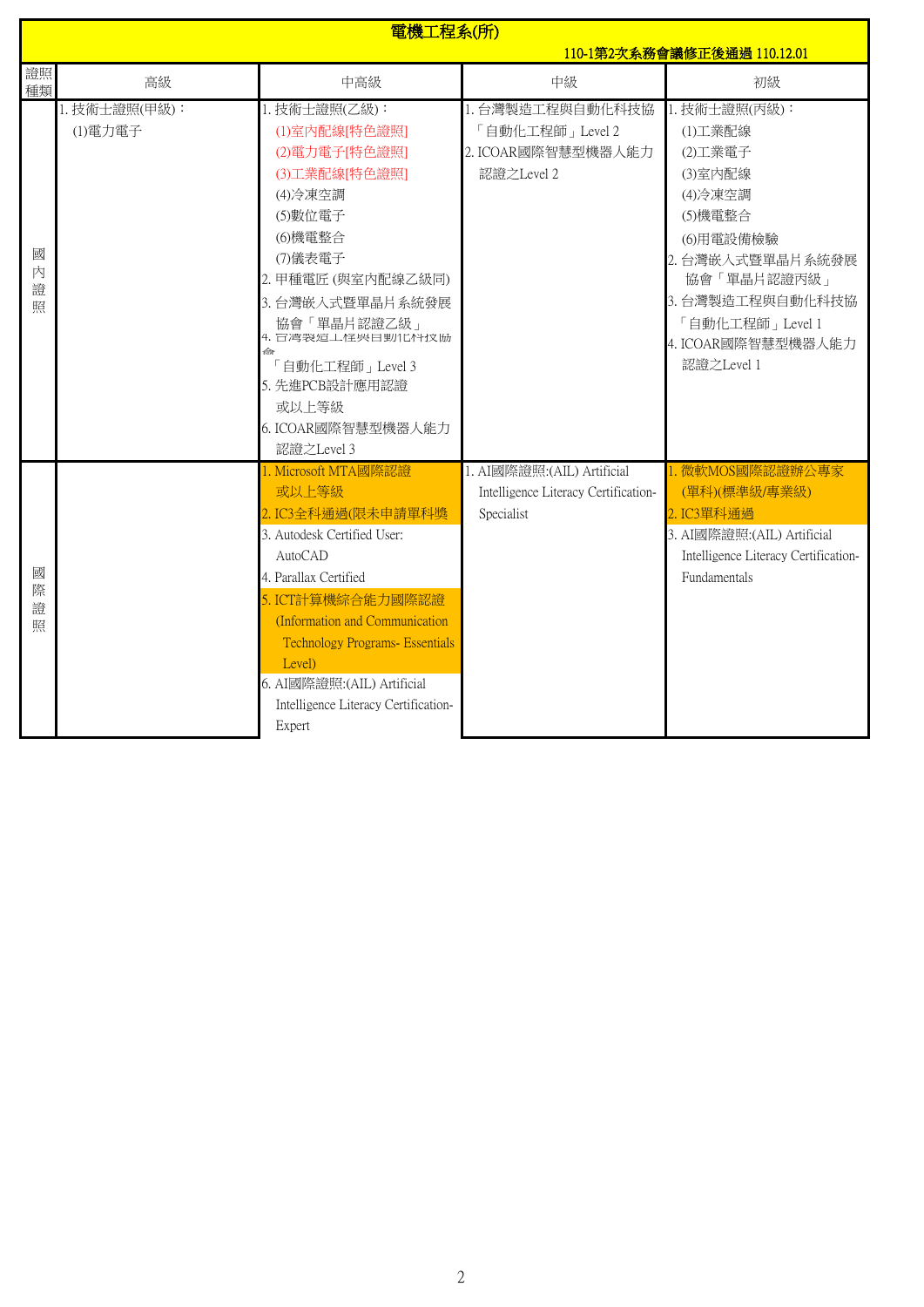| 資訊科技系<br><u>110-1第2次系務會議修正後通過 110.10.06</u>                                                                                                                                                                                                                                                                                                                                                                                                                                                                                   |                                                                                                                                                                                                                                                                                                                                                                                                                                                                                                                                                                                                                                                                                                                                                                                                                                                                                                                                                                                                                                                                                                                                                                                          |                                                                                                                                                                                                                                                                                                                                                                                      |                                                                                                   |
|-------------------------------------------------------------------------------------------------------------------------------------------------------------------------------------------------------------------------------------------------------------------------------------------------------------------------------------------------------------------------------------------------------------------------------------------------------------------------------------------------------------------------------|------------------------------------------------------------------------------------------------------------------------------------------------------------------------------------------------------------------------------------------------------------------------------------------------------------------------------------------------------------------------------------------------------------------------------------------------------------------------------------------------------------------------------------------------------------------------------------------------------------------------------------------------------------------------------------------------------------------------------------------------------------------------------------------------------------------------------------------------------------------------------------------------------------------------------------------------------------------------------------------------------------------------------------------------------------------------------------------------------------------------------------------------------------------------------------------|--------------------------------------------------------------------------------------------------------------------------------------------------------------------------------------------------------------------------------------------------------------------------------------------------------------------------------------------------------------------------------------|---------------------------------------------------------------------------------------------------|
| 證照<br>高級                                                                                                                                                                                                                                                                                                                                                                                                                                                                                                                      | 中高級                                                                                                                                                                                                                                                                                                                                                                                                                                                                                                                                                                                                                                                                                                                                                                                                                                                                                                                                                                                                                                                                                                                                                                                      | 中級                                                                                                                                                                                                                                                                                                                                                                                   | 初級                                                                                                |
| 種類<br>. 經濟部產業人才能力鑑定-<br>行動裝置程式設計 [特色證照]<br>國<br>内<br>2.TQC+ Android2 Application<br>證<br>Programming Certification 行動裝<br>照<br>置                                                                                                                                                                                                                                                                                                                                                                                              | 1. 技術士證照(乙級):<br>(1)通信技術<br>(2)網路架設<br>2. 先進PCB設計應用認證或                                                                                                                                                                                                                                                                                                                                                                                                                                                                                                                                                                                                                                                                                                                                                                                                                                                                                                                                                                                                                                                                                                                                   |                                                                                                                                                                                                                                                                                                                                                                                      |                                                                                                   |
|                                                                                                                                                                                                                                                                                                                                                                                                                                                                                                                               |                                                                                                                                                                                                                                                                                                                                                                                                                                                                                                                                                                                                                                                                                                                                                                                                                                                                                                                                                                                                                                                                                                                                                                                          |                                                                                                                                                                                                                                                                                                                                                                                      |                                                                                                   |
| 應用程式設計 [特色證照]<br>思科Cisco CCNA、CCDP、<br>$CCSP \cdot CCVP \cdot CCIP \cdot CCDA \cdot$<br>Administrator)認證或以上等級<br>2. (HP ATA)<br>(1)Connected Devices<br>(2) Networks<br>(3) Servers and Storage<br>$(4)$ Cloud<br>3. Microsoft Certified Technology<br>(MCTS)-Implementing Microsoft<br>Azure Infrastructure Solutions<br>4. Microsoft Certified Technology<br>Specialist (MCTS)--Server with<br>Windows Server Hyper-V and<br>System Center<br>5. MTA-Introduction to Programming<br>using Python [特色證照]<br>國<br>際<br>證<br>照 | 以上等級<br>1. Autodesk Certified User:<br><b>AutoCAD</b><br>CWNA(Certified Wireless Network 2. Adobe ACP, ACE證照或以上等<br>級<br>3. COMPTIA: NETWORK+<br>4. Microsoft MTA國際證照<br>或以上等級 (除18項列為資訊證<br>照<br>外,其餘皆為專業證照)<br>5. 3ds max design國際證照<br>或以上等級<br>6. Reallusion Certified Designer<br>國際證照或以上等級<br>7. AMA先進微控制器應用認證<br>-高級<br>8. Andes Certified Engineer<br>-ACE(Advanced Level)<br>9. 威力導演創新影音剪輯認證<br><b>CCP</b><br>電子證書(CCP)CyberLink<br>Certified<br>Professional PowerDirector<br>Creative<br>Video Editing<br>10. Music Maker 多媒體配樂配音<br>能力認證<br>11. Smart Apps Creator-IMADC<br>(互動多媒體APP設計師認證)<br>12. Silicon Stone國際證照<br>13. Microsys Solution CertiOed<br>Specialist<br>-Big Data, Statistical<br>14. Microsys Solution CertiOed<br>Specialist<br>-Computer Science and<br>Porgramming<br>15. Microsys Solution CertiOed<br>Specialist<br>-Cloud Professional<br>16. ICT計算機綜合能力國際認證<br>(Information and Communication<br><b>Technology Programs-</b><br><b>Essentials</b><br>Level)<br>17.IC3單科通過(國際產學專班專<br>用)<br>18. Microsoft MTA國際證照<br><b>Windows Operating System</b><br>Fundamentals(資訊證照)<br>19. AI國際證照: (AIL) Artificial<br>Intelligence Literacy<br>Certification- | 1. AMA先進微控制器應用認證<br>-中級<br>2. Andes Certified Engineer<br>-ACE(Intermediate Level)<br>3. Microsys Solution Certified Junoir<br>Associate-Operation System<br>Configuring<br>4. ICT計算機綜合能力國際認證<br>(Information and Communication<br><b>Technology Programs-</b><br><b>Fundamentals</b><br>Level)<br>5. AI國際證照: (AIL) Artificial<br>Intelligence Literacy Certification-<br>Specialist | 1. IC3單科通過<br>2. AI國際證照: (AIL) Artificial<br>Intelligence Literacy Certification-<br>Fundamentals |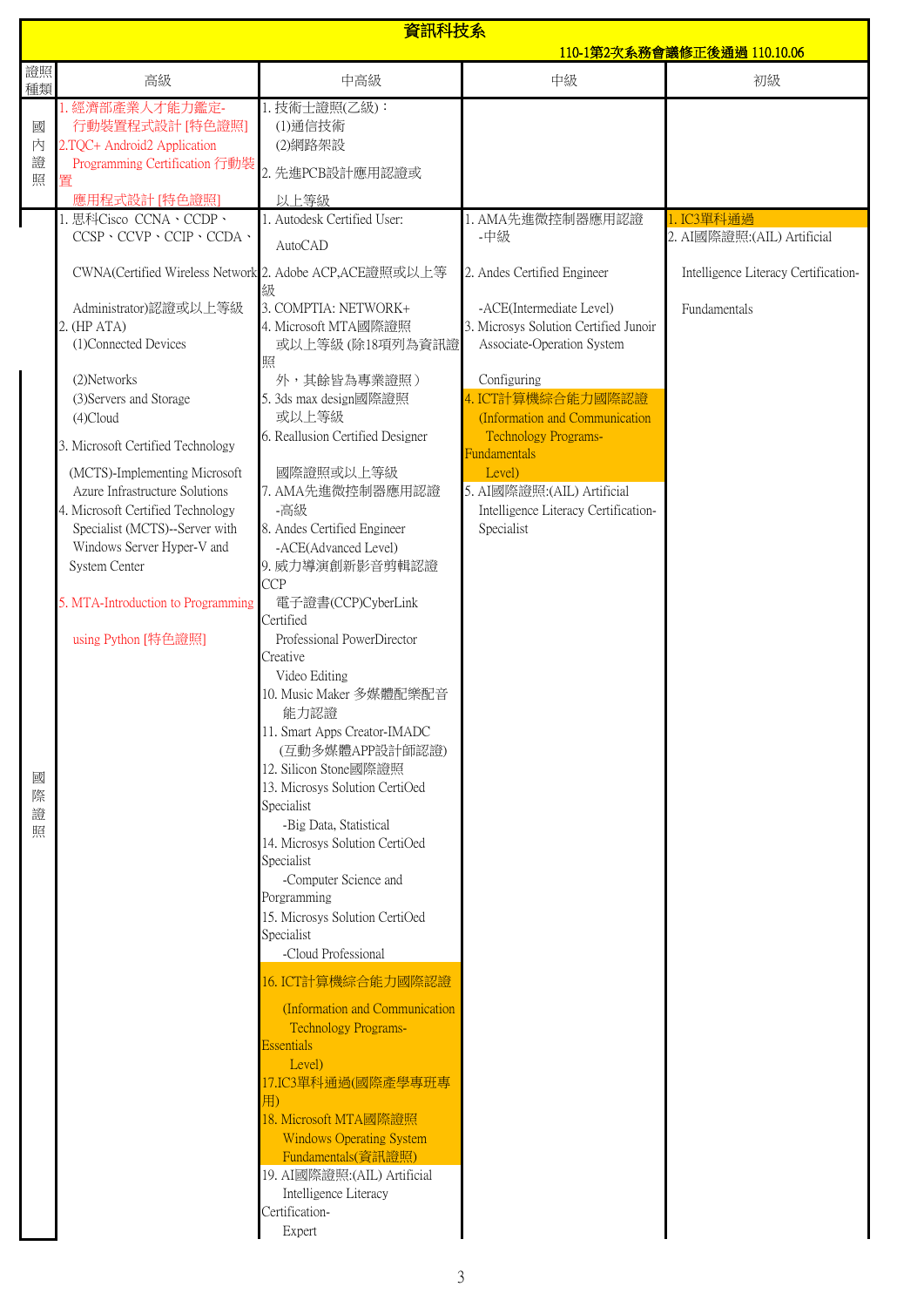|                  | 營建與空間設計系(所)<br>110-1第3次系務會議修正後通過 110.12.02                                                                                                                                                                                                             |                                                                                                                                                                                                                                                                                                                                                                                                          |                                                                                                                                                     |                                                                                                                                                                                                                                                                                                                                                                                                                                      |
|------------------|--------------------------------------------------------------------------------------------------------------------------------------------------------------------------------------------------------------------------------------------------------|----------------------------------------------------------------------------------------------------------------------------------------------------------------------------------------------------------------------------------------------------------------------------------------------------------------------------------------------------------------------------------------------------------|-----------------------------------------------------------------------------------------------------------------------------------------------------|--------------------------------------------------------------------------------------------------------------------------------------------------------------------------------------------------------------------------------------------------------------------------------------------------------------------------------------------------------------------------------------------------------------------------------------|
| 證照<br>種類         | 高級                                                                                                                                                                                                                                                     | 中高級                                                                                                                                                                                                                                                                                                                                                                                                      | 中級                                                                                                                                                  | 初級                                                                                                                                                                                                                                                                                                                                                                                                                                   |
| 國<br>内<br>證<br>照 | 1. 消防設備師(高考)<br>2. 土木工程技師(高考)<br>3. 結構工程技師(高考)<br>4. 大地工程技師(高考)<br>5. 水利工程技師(高考)<br>6. 水土保持技師(高考)<br>7. 建築師(高考)<br>8. 不動產估價師(高考)<br>9. 環境工程技師(高考)<br>10.技術士證照(甲級):<br>(1)測量 - 工程測量<br>(2)測量 - 地籍測量<br>(3)營造工程管理<br>(4)建築工程管理<br>(5)職業安全管理<br>(6)職業衛生管理 | 1. 技術士證照(乙級):<br>(1)電腦軟體應用<br>(2)電腦輔助立體製圖<br>(3)建築製圖應用<br>(4)電腦輔助機械設計製圖<br>(5)營造工程管理<br>(6)建築物室内設計<br>(7)室內配線(屋內線路裝修)<br>(8)造園景觀<br>(9)測量 - 工程測量[特色證照]<br>(10)建築物室內裝修工程管理<br>(11)測量 - 地籍測量<br>(12)職業安全衛生管理<br>(13)自來水管配管<br>(14) 勞工安全衛生管理<br>(15)圖文組版 - 圖像組版<br>(16)建築工程管理<br>(17)建築塗裝<br>2. 消防設備士(普考)<br>3. 毒性化學物質專業技術管理人<br>(乙級)<br>4. $TQC +$ :<br>(1)基礎建築及室內設計立體製<br>圖<br>(2)室内設計立體製圖<br>(3)建築設計立體製圖 | 1. 甲種職業安全衛生業務主管                                                                                                                                     | 1. 技術士證照(丙級):<br>(1)測量<br>(2)電腦軟體應用<br>(3)混凝土<br>(4) 電腦輔助機械設計製圖<br>(5)電腦輔助立體製圖<br>(6)廣告設計<br>(7)建築製圖應用-電腦繪圖<br>(8)建築製圖應用-手繪圖<br>(9)泥水工(砌磚)<br>(10)網頁設計<br>(11)室內配線(屋內線路裝修)<br>(12)用電設備檢驗<br>(13)家具木工<br>(14)装潢木工<br>(15)圖文組版 - 文字處理<br>(16)建築塗裝<br>(17)營建防水-填縫系防水施工<br>(18)營建防水-水泥系防水施工<br>(19)營建防水-烘烤系防水施工<br>(20)營建防水-薄片系防水施工<br>(21)營建防水-塗膜系防水施工<br>(22) 營建防水-瀝青油毛氈系<br>熱工法防水施工<br>2. 乙種職業安全衛生業務主管<br>3. TQC-OA 單科<br>實用級/進階級/專業級 |
| 國<br>際<br>證<br>照 | 1. IPMA C級專案管理師                                                                                                                                                                                                                                        | 1.IPMA D級專案管理師<br>2. Autodesk Certified User:<br>AutoCAD[特色證照]<br>3. Autodesk Certified User: 3ds Max<br>4. Autodesk Certified User:<br>Revit Architecture[特色證照]<br>5. MOS Master 大師級證照(4科)<br>(限未申請單科獎勵者)<br>6. AI國際證照:(AIL) Artificial<br>Intelligence Literacy Certification-<br>Expert                                                                                                               | 1. 法國貝爾 APMP C級<br>(國際專案管理)<br>2. Adobe Certified Professional:<br>3. AI國際證照:(AIL) Artificial<br>Intelligence Literacy Certification-<br>Specialist | 1. 微軟MOS國際認證辦公專家<br>(單科)(標準級/專業級)<br>2. IC3單科通過<br>3. AI國際證照:(AIL) Artificial<br>Intelligence Literacy Certification-<br>Fundamentals                                                                                                                                                                                                                                                                                                |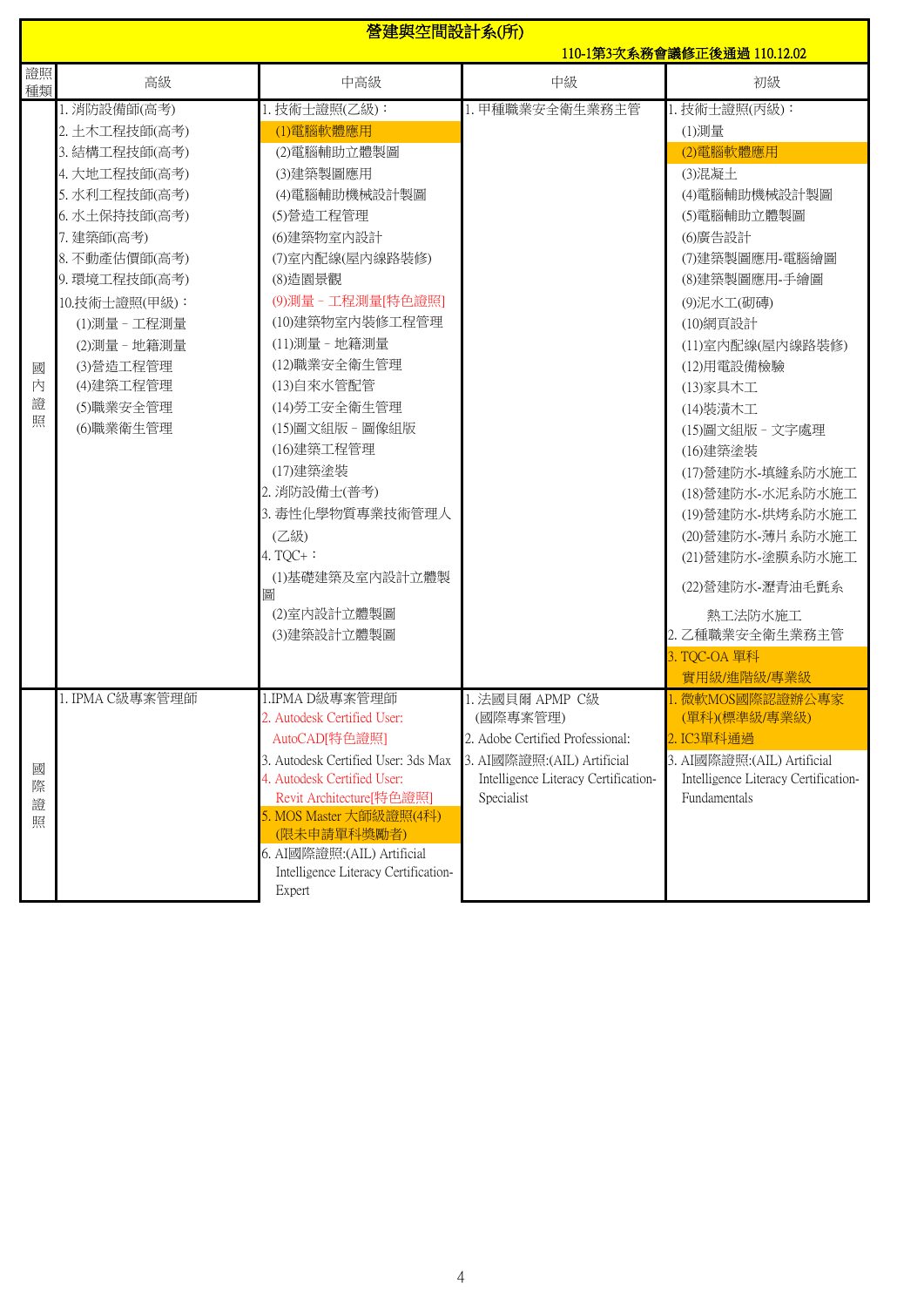|                  | 機械工程系(所)<br>110-1第2次系務會議修正後通過 110.10.28                                                                                                                                   |                                                                                                                                                                                                                                                                                                                                                                                                                                                                                                                                                                                                                                                  |                                                                                   |                                                                                                                                                                                                                                                                                                                                                                                                                   |  |
|------------------|---------------------------------------------------------------------------------------------------------------------------------------------------------------------------|--------------------------------------------------------------------------------------------------------------------------------------------------------------------------------------------------------------------------------------------------------------------------------------------------------------------------------------------------------------------------------------------------------------------------------------------------------------------------------------------------------------------------------------------------------------------------------------------------------------------------------------------------|-----------------------------------------------------------------------------------|-------------------------------------------------------------------------------------------------------------------------------------------------------------------------------------------------------------------------------------------------------------------------------------------------------------------------------------------------------------------------------------------------------------------|--|
| 證照               |                                                                                                                                                                           |                                                                                                                                                                                                                                                                                                                                                                                                                                                                                                                                                                                                                                                  |                                                                                   |                                                                                                                                                                                                                                                                                                                                                                                                                   |  |
| 種類               | 高級                                                                                                                                                                        | 中高級                                                                                                                                                                                                                                                                                                                                                                                                                                                                                                                                                                                                                                              | 中級                                                                                | 初級                                                                                                                                                                                                                                                                                                                                                                                                                |  |
| 國<br>內<br>證<br>照 | 1. 技術士證照(甲級):<br>(1) 勞工安全衛生管理<br>(2)電腦數值控制車床工<br>(3)電腦數值控制銑床工<br>(4)汽車修護<br>(5)機械製圖<br>(6)職業安全管理<br>(7)職業衛生管理<br>2. 勞工安全衛生業務主管-甲種<br>3. 台灣製造工程與自動化科技協會<br>「自動化工程師」Level 4 | 1. 技術士證照(乙級):<br>(1)職業安全衛生管理<br>(2)電腦輔助機械製圖<br>(3)電腦軟體應用<br>(4)機械加工<br>(5)油壓<br>(6) 氣壓<br>(7)電腦數值控制車床工<br>(8)電腦數值控制銑床工<br>(9)汽車修護<br>(10)沖壓模具工<br>(11)鑄造<br>(12)電腦輔助機械設計製圖<br>(13)機械製圖<br>(14)機器腳踏車修護<br>(15)車輛塗裝<br>(16)汽車車體板金<br>2. 機械工程師基礎能力鑑定<br>3. 台灣製造工程與自動化科技協會<br>「自動化工程師」Level 3<br>4. 汽車駕駛考驗員、汽車檢驗員<br>5. TQC+ $:$<br>(1)實體設計[特色證照]<br>(2)電腦輔助平面製圖(AutoCAD)<br>(3)電腦輔助立體製圖<br>(4) 進階零件及曲面設計<br>(5)商品造形設計<br>(6)商品彩現<br>6. 堆高機操作(單一級)<br>7. 汽車修護技工                                                                                                                                                                                      | 1. 台灣製造工程與自動化科技協會1. 技術士證照(丙級):<br>「自動化工程師」Level 2                                 | (1) 勞工安全衛生管理<br>(2)電腦輔助機械製圖<br>(3)電腦輔助立體製圖<br>(4)電腦軟體應用<br>(5)機械加工<br>(6)油壓<br>(7) 氣壓<br>(8) 車床工<br>(9) 銑床工<br>(10)汽車修護<br>(11)沖壓模具工<br>(12)鑄造<br>(13)電腦輔助機械設計製圖<br>(14)機械製圖<br>(15)機器腳踏車修護<br>(16)車輛塗裝<br>(17)汽車車體板金<br>(18)製茶技術<br>2. 台灣製造工程與自動化科技協<br>「自動化工程師」Level 1<br>$3. TQC +$ :<br>(1)基礎電腦輔助平面製圖)<br>(AutoCAD)<br>(2)基礎電腦輔助立體製圖<br>(3)工程圖學及機械製圖<br>(4)基礎零件設計<br>(5)造形設計及材質運用<br>(6)基礎商品造形設計<br>(7)基礎商品彩現 |  |
| 國<br>際<br>證<br>照 | 1. LEAUS TEAM 21-DIagnosis<br>Monton<br>Technician<br>2. Toyota TEAM 21-Diagnosis<br>Technician                                                                           | 8. 汽機里排放控制糸統皮惰聘狀<br>能<br>檢查人員<br>9. 裕隆汽車基本技能檢定<br>10. 鋰電池二級人員證<br>1. IPMA D級專案管理師<br>2. (CCNA)<br>Cisco Certified Network Associate<br>3. Linux Professional Institute Certification<br>LPIC-1<br>4. Red Hat Certified Engineer<br>(RedHat Enterprise Linux 4)<br>5. SCWCD (Sun Ceritfied Web<br>Component Developer)<br>6. TOYOTA(LEXUS)-TEP STEP1<br>7. NISSAN N1<br>8. MPP(Mobile apps Programming<br>Porfessionals)<br>9. ICT計算機綜合能力國際認證<br>(Information and Communication<br>Technology Programs- Essentials<br>Level)<br>10. 商用雲端APP軟體設計師(乙<br>11. Toyota(LEXUS)<br>Service Advisor TSA21<br>12. Autodesk Certified User:<br>AutoCAD[特色證照] | 1. AI國際證照: (AIL) Artificial<br>Intelligence Literacy Certification-<br>Specialist | 4. TQC-OA 單科<br>實用級/進階級/專業級<br>1. IC3單科通過<br>2. AI國際證照: (AIL) Artificial<br>Intelligence Literacy Certification-<br>Fundamentals                                                                                                                                                                                                                                                                                  |  |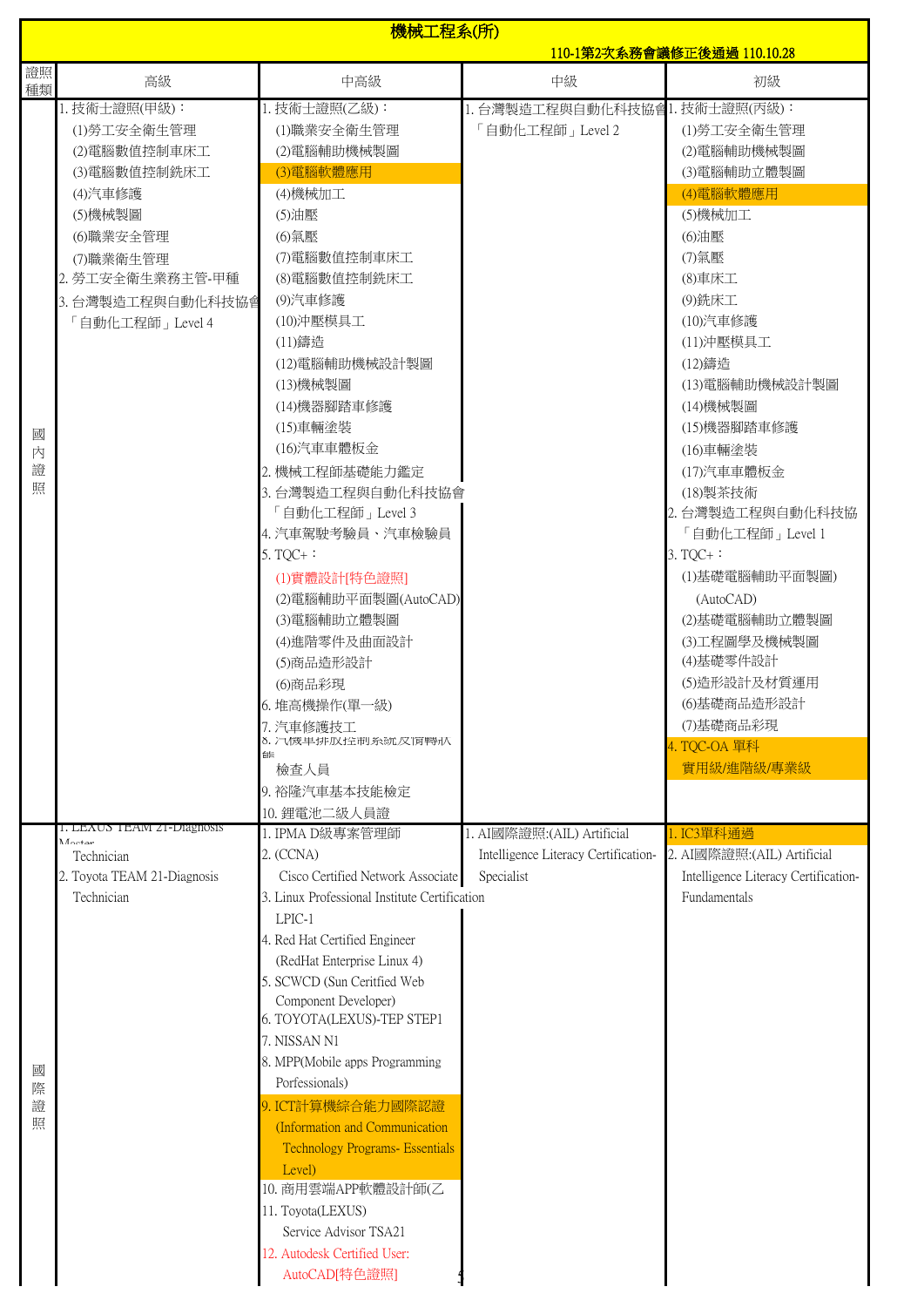- 13. Business Planner(IPMA-ATS Level 3)
- 14. AI國際證照:(AIL) Artificial Intelligence Literacy

Expert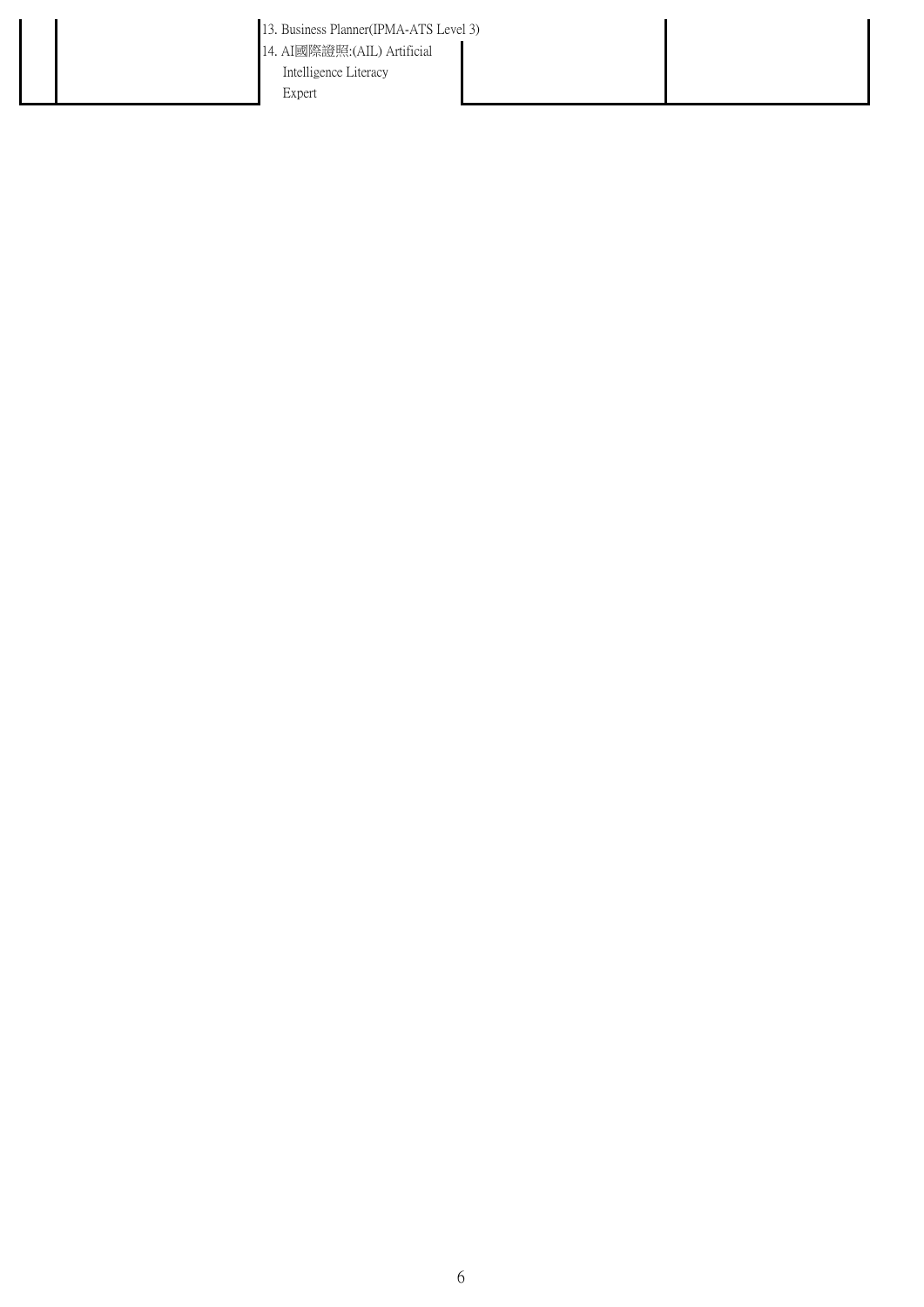|                  |                                                                                                                                                                                                              |                                                                                                                                                                                                                                                                                                                                                                                                                                                                                                                            | 能源與冷凍空調工程系<br>110-1系務會議修正後通過 110.12.06                                                                                                                                 |                                                                                                                                                                                                                                                                                                                                                                                                                                                                                                                       |  |
|------------------|--------------------------------------------------------------------------------------------------------------------------------------------------------------------------------------------------------------|----------------------------------------------------------------------------------------------------------------------------------------------------------------------------------------------------------------------------------------------------------------------------------------------------------------------------------------------------------------------------------------------------------------------------------------------------------------------------------------------------------------------------|------------------------------------------------------------------------------------------------------------------------------------------------------------------------|-----------------------------------------------------------------------------------------------------------------------------------------------------------------------------------------------------------------------------------------------------------------------------------------------------------------------------------------------------------------------------------------------------------------------------------------------------------------------------------------------------------------------|--|
| 證照<br>種類         | 高級                                                                                                                                                                                                           | 中高級                                                                                                                                                                                                                                                                                                                                                                                                                                                                                                                        | 中級                                                                                                                                                                     | 初級                                                                                                                                                                                                                                                                                                                                                                                                                                                                                                                    |  |
| 國<br>内<br>證<br>照 | 1. 技術士證照(甲級):<br>(1)冷凍空調<br>(2)工業配線<br>(3)機電整合<br>(4)室内配線<br>(5)勞工安全衛生管理<br>(6)工業電子<br>2. 各職種專門技師及高考<br>3. 台灣製造工程與自動化科技協會<br>「自動化工程師」Level 4<br>4. 工羔抆何岍宄阮、屮図機慨工<br>钽<br>學會:<br>(1)高級機械設計工程師<br>(2)高級電控系統工程師 | 1. 技術士證照(乙級):<br>(1) 冷凍空調[特色證照]<br>(2)工業配線<br>(3)電腦輔助立體製圖<br>(4)電腦輔助機械製圖<br>(5)機電整合<br>(6)室内配線<br>(7)勞工安全衛生管理<br>(8)電腦軟體應用<br>(9)電腦硬體裝修<br>(10)電腦軟體設計Java<br>(11)電腦軟體設計C++<br>(12)用電設備檢驗<br>(13)自來水配管<br>(14) 電器修護<br>(15)工業電子<br>(16)汽車修護<br>2. 甲種電匠(與室內配線乙級同)<br>3. 機電類相關普考<br>4. 百灣製疸工怪哭目動化性坟肠<br>ക<br>「自動化工程師」Level 3<br>5. TQC 專業證照:<br>(1)機械設計工程師<br>(2)工程製圖工程師<br>0. 丄羔抆伽岍宄阮、屮國機概丄<br>₽Ę<br>學會:<br>(1)中級機械設計工程師<br>(2)中級電控系統工程師<br>7. 台灣嵌入式暨單晶片系統發展<br>協會「單晶片認證乙級」<br>8. 先進PCB設計應用認證<br>或以上等級<br>9. ICOAR國際智慧型機器人能力 | 1. 百湾袋垣工怪哭日勤化鬥抆励<br>命<br>「自動化工程師」 Level 2<br>2. TOC+專業證照<br>囸<br>(2)電腦輔助平面製圖<br>(3)電腦輔助立體製圖<br>(4)基礎零件設計<br>(5)實體設計<br>(6)進階零件曲面設計<br>3. ICOAR國際智慧型機器人能力<br>認證 Level 2 | 1. 技術士證照(丙級):<br>(1)冷凍空調<br>(2)工業配線<br>(3)電腦輔助立體製圖<br>(4)電腦輔助機械製圖<br>(5)機電整合<br>(6)室内配線<br>(7)電腦軟體應用<br>(8)電腦軟體設計<br>(9)電腦硬體裝修<br>(10)網頁設計<br>(11)汽車修護<br>(12)用電設備檢驗<br>(13)氣壓<br>(14)油壓<br>(15)自來水配管<br>(16) 電器修護<br>(17)勞工安全衛生管理<br>(18)工業電子<br>2. TQC+工程圖學與機械製圖<br>3. 台灣製造工程與自動化科技協會<br>「自動化工程師」Level 1<br>4. 乙種電匠(與室內配線丙級同)<br>3. 工亲抆仰岍宄阮、屮図機慨工<br>钽<br>學會:<br>(1)初級機械設計工程師<br>(2)初級電控系統工程師<br>0. 百湾欺入式登里晶斤糸就贺肢<br>$\frac{1}{2}$<br>會「單晶片認證丙級」<br>7. ICOAR國際智慧型機器人能力<br>認證 Level 1<br>8. TQC-OA 單科<br>實用級/進階級/專業級 |  |
|                  | 1. 大金空調施工專業技術認證:<br>服務維修認證                                                                                                                                                                                   | 認證之Level 3<br>10. ISO14064温至黑臆排放重盘查<br>1. Autodesk Certified User:<br>AutoCAD[特色證照]                                                                                                                                                                                                                                                                                                                                                                                                                                        | 1. 大金空調施工專業技術認證:<br>實機安裝認證                                                                                                                                             | 1. 微軟MOS國際認證辦公專家<br>(單科)(標準級/專業級)                                                                                                                                                                                                                                                                                                                                                                                                                                                                                     |  |
| 國<br>際<br>證<br>照 | 2. ISO14064溫室氣體排放量主任<br>稽查員                                                                                                                                                                                  | 2. (CCNA)<br>Cisco Certified Network Associate<br>3. Linux Professional Institute Certifica<br>LPIC-1<br>4. Red Hat Certified Engineer<br>5. Microsoft MTA國際證照<br>或以上等級<br>6. 大金空調施工專業技術認證:<br>(1)VRV系統實務認證<br>(2)VRV系統設計認證<br>7. ARI COMMERCIAL<br><b>KEFKIGEKATION</b><br>CDTITCATE<br>8. C.F.C Reclamation and Recycling<br>Certificate (C.F.C National<br>$T_{\text{minima}}$<br>Director)<br>9. PAS2050產品碳足跡驗證員                                                                                                       | 2. AI國際證照: (AIL) Artificial<br>Intelligence Literacy Certification-<br>Specialist                                                                                      | 2. IC3單科通過<br>3. 大金空調施工專業技術認證:<br>直膨式系統施作基礎技能認證<br>4. AI國際證照:(AIL) Artificial<br>Intelligence Literacy Certification-<br>Fundamentals                                                                                                                                                                                                                                                                                                                                                                                 |  |